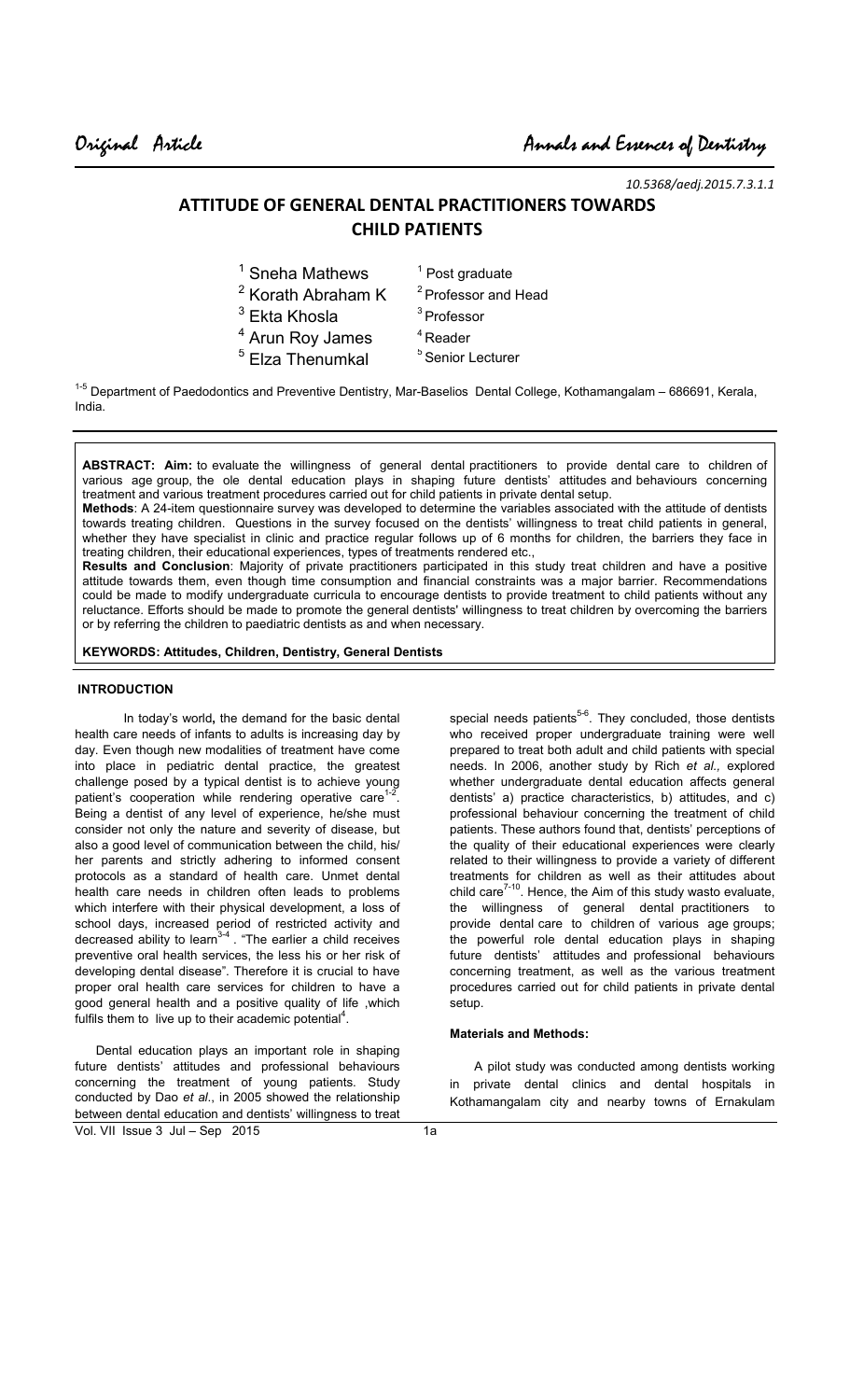District. A team of postgraduate students carried out the distribution of questionnaires to the dentists after explaining the purpose of the study and were requested to complete the questionnaire within a day.

 A 24-item questionnaire survey was developed to determine the variables associated with the attitude of dentists towards treating children.

 Questions in the first section of the survey focussed on the dentists' willingness to treat child patients in general, whether they consider it as a need for treating primary teeth, explain the parents about importance of primary and permanent teeth, whether they have specialist in clinic and practice regular follows up of 6 months for children. Respondents were asked to answer 5 questions about the barriers they face in treating children to which they could respond yes/ no. If the answer is given as No, reasons provided are 1)Uncooperativeness of the child 2)Time consuming 3) Money charged is less 4)Self-Management is / Not possible 5) Pedodontist not available in the locality 6) Less number of child patients.

 Questions in the second section of the survey, dealt with 8 questions focused on the educational experiences help them to provide treatment for child patients. Questions asked were addressed in 3 areas of the paediatric dentistry; 1) pharmacologic and nonpharmacologic behaviour management 2) restoration of caries for children with extensive disease;3) infant oral health/treatment of very young children. The questions dealt with pharmacologic and non-pharmacologic behaviour management includes training in the use of nitrous-oxide conscious sedation, techniques such as Tell-Show-Do (TSD) and Hand over Mouth Exercise (HOME). The final questions addressed restorative procedure for children with extensive diseases, providing care to children less than 5 years of age, specifically infant oral health and Anticipatory Guidance, management of early childhood caries/nursing bottle caries, For each question concerning educational experiences, the respondents were asked whether they had hands-on training, lectures, or no training.

 Questions in the third section of the survey focused on additional information regarding the types of treatment provided by the dentists who were willing to treat child patients of any age. Also regarding whether they referred children to specialists and specifically which types of oral health care needs they referred.

Vol. VII Issue 3 Jul – Sep 2015 2a

### **Results**

## **1. First Section:**

 A total of 60 dentists participated in the study in which 79% of the dentists treated child patients in their own private dental clinic. Among the respondents, 40.2% reported financial loss and time consumption as a major barrier in treating children whereas 42.6 % reported selfmanagement is not possible due to lack of undergraduate training in paediatric dentistry and 8.2 % reported uncooperativeness of the child causing intolerance in treating child patients. In addition, 4.8% of the respondents reported unavailability of Pedodontist in the locality and 4.2% stated less number of child patients visiting in the clinic.

### **2. Second Section:**

*Have you received educational experiences regarding various treatments?* 

**Table 1:Response to educational experiences** 

| <b>Paediatric</b><br><b>Experiences</b>                  | Hands-<br>on | <b>Lectures</b> | <b>No</b><br><b>Training</b> |  |
|----------------------------------------------------------|--------------|-----------------|------------------------------|--|
| BEHAVIOUR MANAGEMENT                                     |              |                 |                              |  |
| a. Nitrous Oxide-<br>Conscious<br>Sedation               | 19%          | 46%             | 35%                          |  |
| b. Hand-Over<br>Mouth<br>Technique                       | 35%          | 52%             | 13%                          |  |
| Tell-Show-Do<br>C.                                       | 55%          | 33%             | 12%                          |  |
| <b>RESTORATIVE</b>                                       |              |                 |                              |  |
| a. Children with<br>extensive<br>diseases                | 23%          | 36%             | 41%                          |  |
| <b>VERY YOUNG CHILDREN</b>                               |              |                 |                              |  |
| a. Treating<br>children less<br>than 5 years of<br>age   | 8%           | 37%             | 55%                          |  |
| b. Infant Oral<br>Health and<br>Anticipatory<br>Guidance | 10%          | 49%             | 41%                          |  |
| c. Children with<br>Early<br>Childhood<br>Caries         | 20%          | 70%             | 10%                          |  |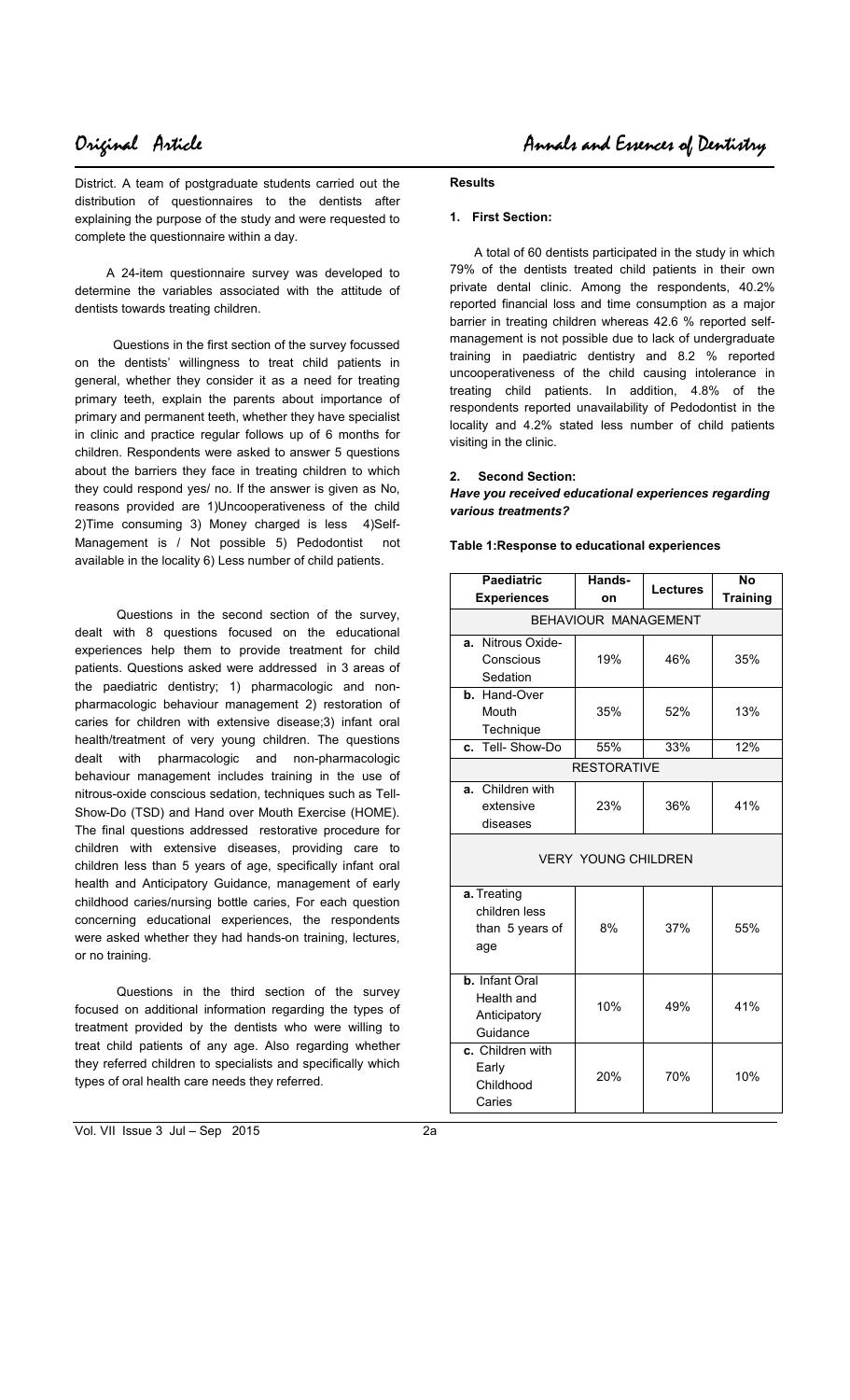**3. Third Section:** 

 $\overline{\phantom{a}}$ 

*Which of the following treatments do you practice by yourself or refer to a Pedodontist?* 

| <b>Treatment</b>          | l Do  | l Do  | I Refer |
|---------------------------|-------|-------|---------|
|                           | All   | Some  | All     |
| Oral Exams                | 86.2% | 13.8% | 0       |
| <b>Fluoride Treatment</b> | 74.6% | 25.4% | 0       |
| Scaling                   | 92%   | 8%    | 0       |
| Radiographs               | 67.7% | 26%   | 6.3%    |
| Pit and Fissure           | 65.2% | 33.8% | $1\%$   |
| Sealants                  |       |       |         |
| Restorations              | 83%   | 12%   | 5%      |
| Extraction                | 23.8% | 59.7% | 16.5%   |
| Crown                     | 18%   | 16%   | 66%     |
| PediatricEndodontics      | 11.2% | 23.3% | 65.5%   |
| Orthodontics              | 4%    | 19.7% | 76.3%   |
| Space Maintainers         | 8.6%  | 28.1% | 63.3%   |
| Pediatric Oral            | 3.2%  | 35.7% | 61.1%   |
| Surgery                   |       |       |         |

**Table 2: Response to methods of treatment** 

Out of 60 dentist participated in the survey, 86.2% of the dentist prefer to do oral exams, 74.6% do fluoride treatment,92% do scaling,67.7% takes radiographs, 65.2% do pit and fissure sealants and 83% do restorations. In spite of the undergraduate educational experiences or hands on training/lectures received, survey shows that few dentist prefer to do specialization practice by themselves and remaining they refer to a pedodontist.23.8% do Extractions, 18% do Crowns, 11.2% practice paediatric Endodontics, 11.2% practice Orthodontics,8.6% give Space Maintainers, 3.2% practice paediatric oral surgery.

# **Discussion**

 This survey reports the attitudes of dentists in Kothamangalam city and nearby towns of Ernakulum District about managing and treating child patients in private dental clinic. In this survey, 79% of the respondents treat children in their private dental clinic even though they face the barriers of financial loss, time consumption, uncooperativeness of the child, lack of specialised training in Paedodontics practice. Results of this study differ in percentage with the study conducted by Seale and Casamassimo, reported that more than 90% general practitioners treated child patients from less than 4 years of age, patients with early childhood caries and those enrolled under Medicaid $13$ . Mouradian recommended dental practitioners must be willing and comfortable in examining child patients, up to the needs and concerns of parents and do parental counseling on diet, caries and habits<sup>15</sup>.

 This study reveals the barriers faced by the dental practitioners to treat child patients in which 42.6% reported lack of undergraduate training in paediatric dentistry. Study conducted by Hassan *et al*., reported only 16% of respondents agreed their undergraduate training helped them to treat child patients effectively<sup>2</sup>. This outcome also agreed with the results of study by Cotton K.T et al. In this study only 10% of the participants had hands-on experience with infants which reveals the hesitancy among practitioners to perform even oral examination on or below 12-months of age. 19% of the participants had received hands on training in conscious sedation while 46% received only lectures and 35% received no training. The preferred behaviour management technique by majority of dentists was 'tell show-do' in which 55% received hands on experience through undergraduate training. 35% received experience in hand over mouth technique whereas 52% received only lectures. The handover-mouth technique is associated with professional controversy and poor patient compliance even though it is an effective method in gaining a troublesome child's attention and can be successful in selected cases. The differences in attitudes between dentists in different countries are probably caused by differences in the dental school training and curricula. Thus clearly a lack of good experience in practicing paediatric dentistry especially under the age of 5 appears to be evident in our respondents.

 Table 2 displays the various treatments offered to child patients in private dental clinic. Majority of the dentist conduct oral exams, scaling, pit and Fissure sealants and restorations in child patients. Out of which only 23.8% do Extractions, 18% do Crowns, 11.2% practice paediatric Endodontics,11.2% practice Orthodontics, 8.6% give Space Maintainers, 3.2% practice paediatric oral surgery. Thus few dentist prefer to do specialisation practice by themselves and remaining they refer to a Pedodontist. These findings are in contrast to the results of a study conducted by John et al in which the respondents were divided into a group with more positive educational experiences (40.4%) versus a group with less positive educational experiences(33.4%), the results indicate that the better-educated dentists were more likely to have set up their practices to treat children and had staff members who were both more comfortable and more knowledgeable about treating children than the less welltrained dentists $^6$ . In addition, they were more likely to have positive attitudes towards treating child patients, both younger and older than six years of age. They practice simple and complex procedures for child patients and are less likely to refer child patients to specialists than dentists with less positive educational experiences.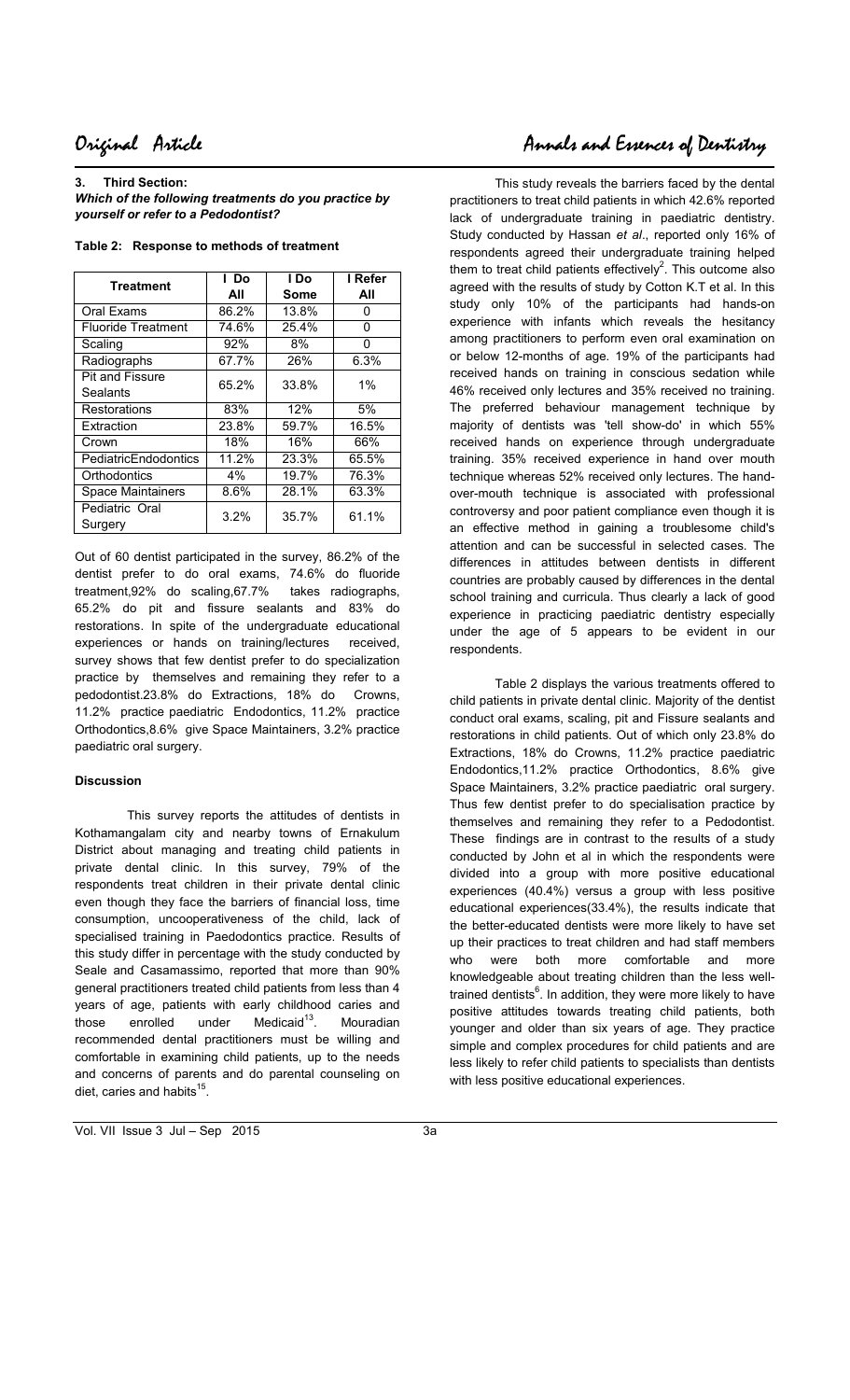Overall, the data strongly support that dental education affects practitioners' practice characteristics, attitudes, and professional behaviour concerning treating child dental patients. These findings recommends to dental educators to make changes in undergraduate paediatric dental curricula. Infant oral health and experiences with oral examination of infants should be a mandatory component of the undergraduate paediatric dental curriculum. In the context of considering how to bring better oral health care to children at an early age, it is worthwhile to mention that the American Academy of Pediatrics (AAP) revised its policy on infant oral health care in 2003 and recommended the establishment of a "dental home" for all infants on eruption of their first tooth but no later than twelve months of age. Thus educators need to stress the recognized recommendations for a first dental visit at age 1 (or with the eruption of the first tooth) <sup>16-17</sup>. Far too many practicing dentists still believe first visits should be at age 3, and for high-risk children, a first visit at age 3 may be too late to prevent dental disease.

# **Limitations of the Study:**

The study conducted is a pilot study which represents only the dental practitioners in a few towns of Ernakulum district in Kerala. A large sample size is required if the data to represent the nation and to analyse complex relationships. Cross-sectional studies cannot establish a cause-effect relationships. A low response rate was also noted in this study either due to lack of interest of dentists in participating in studies or due to a busy schedule. The study is unable to confirm the extent to which the selfreported attitudes concerning child patients' complements into actual deeds in clinical practice.

# **Conclusion:**

 To conclude, majority of private practitioners participated in this study treat children and have a positive attitude towards them, even though time consumption and financial constraints was a major barrier. Recommendations could be made to modify undergraduate curricula to encourage dentists to provide treatment to child patients without any reluctance. Efforts should be made to determine whether the graduate and post graduate students have the necessary knowledge and skills in treating children, promote concerns in infant oral health, anticipatory guidance and those with special healthcare needs. Efforts should be made to promote e the general dentists' willingness to treat children by overcoming the barriers or by referring the children to paediatric dentists as and when necessary.

## **References:**

- 1. Seale NS, Casamassimo PS. Access to dental care for children in the United States. J Am Dent Assoc 2003;134(12):1630-40.
- 2. Halawany H. S, Al-Fadda S. A. A .Thw Attitude of private dental practitioners towards treatment and management of children in Riyadh,Saudi Arabia.JPDA 2011;20(04)245-249
- 3. McKnight-Hanes C, Myers DR, Dushku J. General dentists and pediatric dental patients: the role of dental education. J Dent Educ 2006;70(12):1308-15
- 4. McKnight-Hanes C, Myers DR, Dushku JC, Barenie JT.A comparison of general dentists' and pediatric dentists' treatment recommendations for primary teeth. Pediatr Dent 13:344-48, 1991.
- 5. Bader JD, Rozier RG.Children's dental treatment in general and pedodontic practices.Pediatr Dent 1984;6(3):139-44
- 6. Rich JP, Straffon L, Inglehart MR American Academy of Pediatric Dentistry. 2005-06 oral health policies and clinical guidelines: oral health policies—policy on the dental home. At: www.aapd.org/media/policies guidelines/p\_dentalhome.pdf
- 7. Acs G, Lodolini G, Kaminsky S, Cisneros GJ. Effect of nursing caries on body weight in a pediatric population. Pediatr Dent 1992;14:302-5.
- 8. Ayhan H, Suskan E, Yildirim S. The effect of nursing or rampant caries on height, body weight, and head circumference. J ClinPediatr Dent 1996;20(3):209-12
- Reinsine ST. Dental health and public policy: the social impact of disease. Am J Public Health 1985;75(1):27- 30.
- 10. Gift HC, Reisine ST, Larach DC. The social impact of dental problems and visits. Am J Public Health 1992;82(12):1663-8.
- 11. Hollister MC, Weintraub JA. The association of oral status with systemic health, quality of life, and economic productivity. J Dent Educ 1993;57(12):901- 12.
- 12. Peterson J, Niessen L, Nana Lopez G. Texas public school nurses' assessment of children's oral health status. J School Health 1999;69(2):69-72.
- 13. Casamassimo PS, Seale NS, Ruehs K. General dentists' perceptions of educational and treatment issues affecting access to care for children with special health care needs. J Dent Educ 2004; 68: 23-28.
- 14. Hallberg U, Strandmark M, Klingberg G. Dental health professionals' treatment of children with disabilities: a qualitative study. ActaOdontolScand 2004; 62: 319- 327.
- 15. Mouradian WE. The face of a child: children's oral health and dental education. J Dent Educ 2001; 65: 821-831